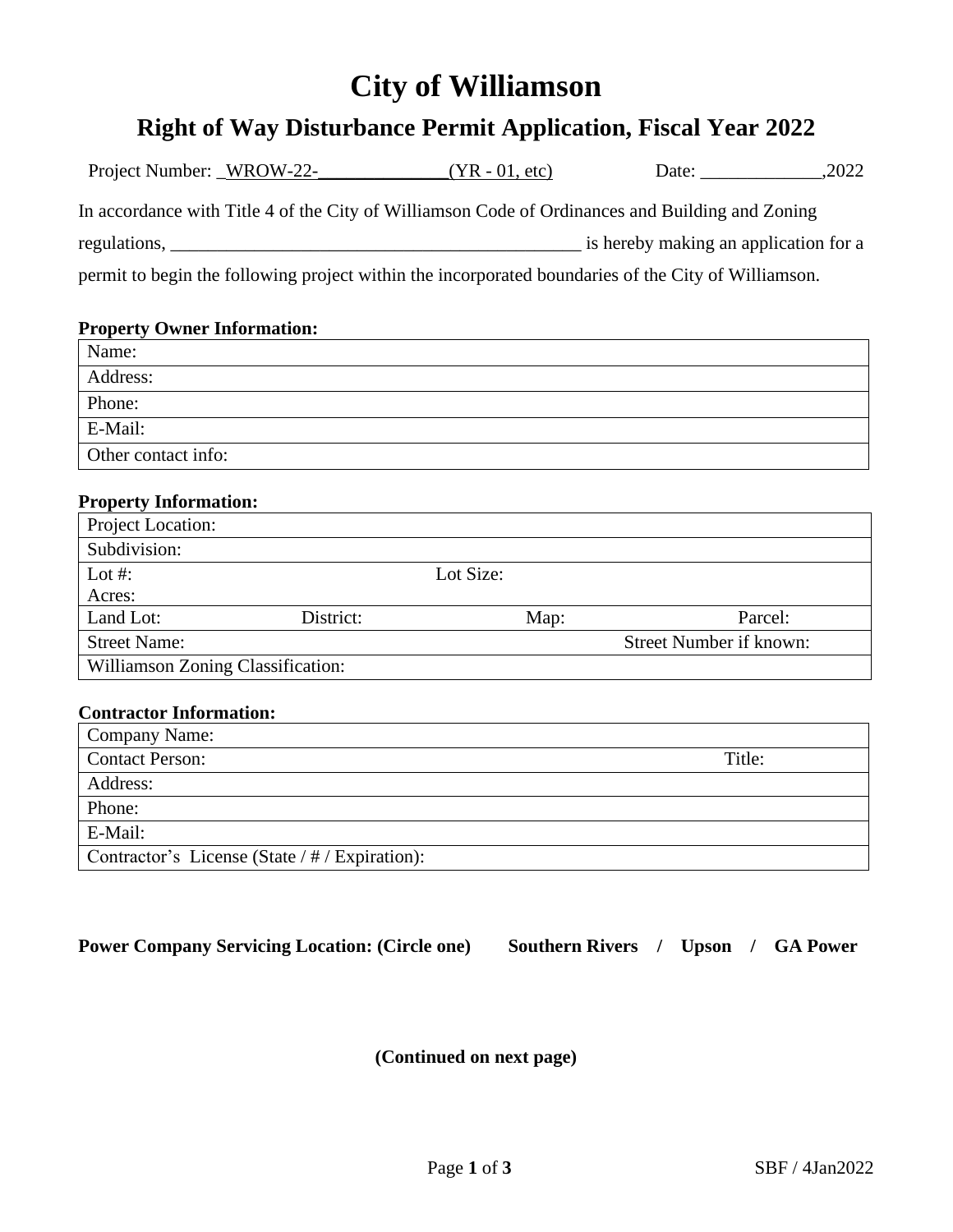### **Project Information:** (circle or complete all that apply)

#### **Action to be taken:**

| New Site<br>Construction | Repair/<br>Remodel | Addition |  | Move Demolition | <b>Manufactured Home:</b><br>Year: |  |  |
|--------------------------|--------------------|----------|--|-----------------|------------------------------------|--|--|
|                          |                    |          |  |                 | Make:<br>Dimensions:               |  |  |

#### **Description:**

| Single-Family    |       | Duplex/Multi-<br>Family |                                                                                                          | Government                 |  | Church            |                                                  |             | Other Non-Residential or<br>Commercial: |               |  |
|------------------|-------|-------------------------|----------------------------------------------------------------------------------------------------------|----------------------------|--|-------------------|--------------------------------------------------|-------------|-----------------------------------------|---------------|--|
| Accessory        | Patio |                         | Slab                                                                                                     | Carport                    |  | Low Voltage Power |                                                  | Barn        | Driveway                                |               |  |
| Pool             |       |                         | Dimensions:<br>the control of the control of the control of the control of the control of the control of |                            |  |                   |                                                  |             | Type:                                   |               |  |
| Sign             |       |                         | Dimensions:                                                                                              |                            |  |                   | $Type: \_\_\_\_\_\_\_\_\_\_\_\_\_\_\_\_\_\_\_\_$ |             |                                         |               |  |
| HVAC only:       |       |                         | Residential<br>Non-Residential<br>$#$ Units:                                                             |                            |  |                   |                                                  |             |                                         |               |  |
| Plumbing only:   |       |                         | Residential                                                                                              | Non-Residential<br># Units |  |                   |                                                  |             |                                         |               |  |
| Electrical only: |       |                         | Repair/Remod<br>el                                                                                       |                            |  | Single Phase      |                                                  | Three Phase |                                         | Service size: |  |
| Tower            |       |                         | Antenna                                                                                                  |                            |  |                   |                                                  |             |                                         |               |  |

#### **Building Information:**

| Foundation:<br><b>Basement</b> | Crawlspace   | Slab |                      | Stories: |  | $1 - 1/2$            |            |
|--------------------------------|--------------|------|----------------------|----------|--|----------------------|------------|
| # Baths                        | # Fireplaces |      | Sq. Ft. $1st$ floor: |          |  | Sq. Ft. $2nd$ floor: |            |
| Sq. Ft. $3^{rd}$ floor:        |              |      | Sq. Ft. Bonus room:  |          |  | Finished             | Unfinished |
| Sq. Ft. Basement:              |              |      | Sq. Ft. Garage:      |          |  | Sq. Ft. Deck/Porch:  |            |

#### **For Subdivision Development:**

| <b>Subdivision Name</b> | <b>Subdivision Location</b> | Total<br>Subdivision<br>Plat Acreage | Total<br>Acres<br>Disturbed |
|-------------------------|-----------------------------|--------------------------------------|-----------------------------|
|                         |                             |                                      |                             |

Estimated Construction Cost of Project: \$\_\_\_\_\_\_\_\_\_\_\_\_\_\_\_\_\_\_\_\_\_\_\_\_\_\_\_\_\_\_

I hereby certify that all information contained herein is true and correct. I understand that it is my responsibility to comply with all provisions of rules and regulations of the State of Georgia, Pike County and the City of Williamson, whether specified herein or not. The granting of a permit does not presume to give authority to violate or cancel the provisions of any other State or local law regulating construction or land use. I also understand that the permitting or inspection of property does not guarantee the physical condition or usability thereof.